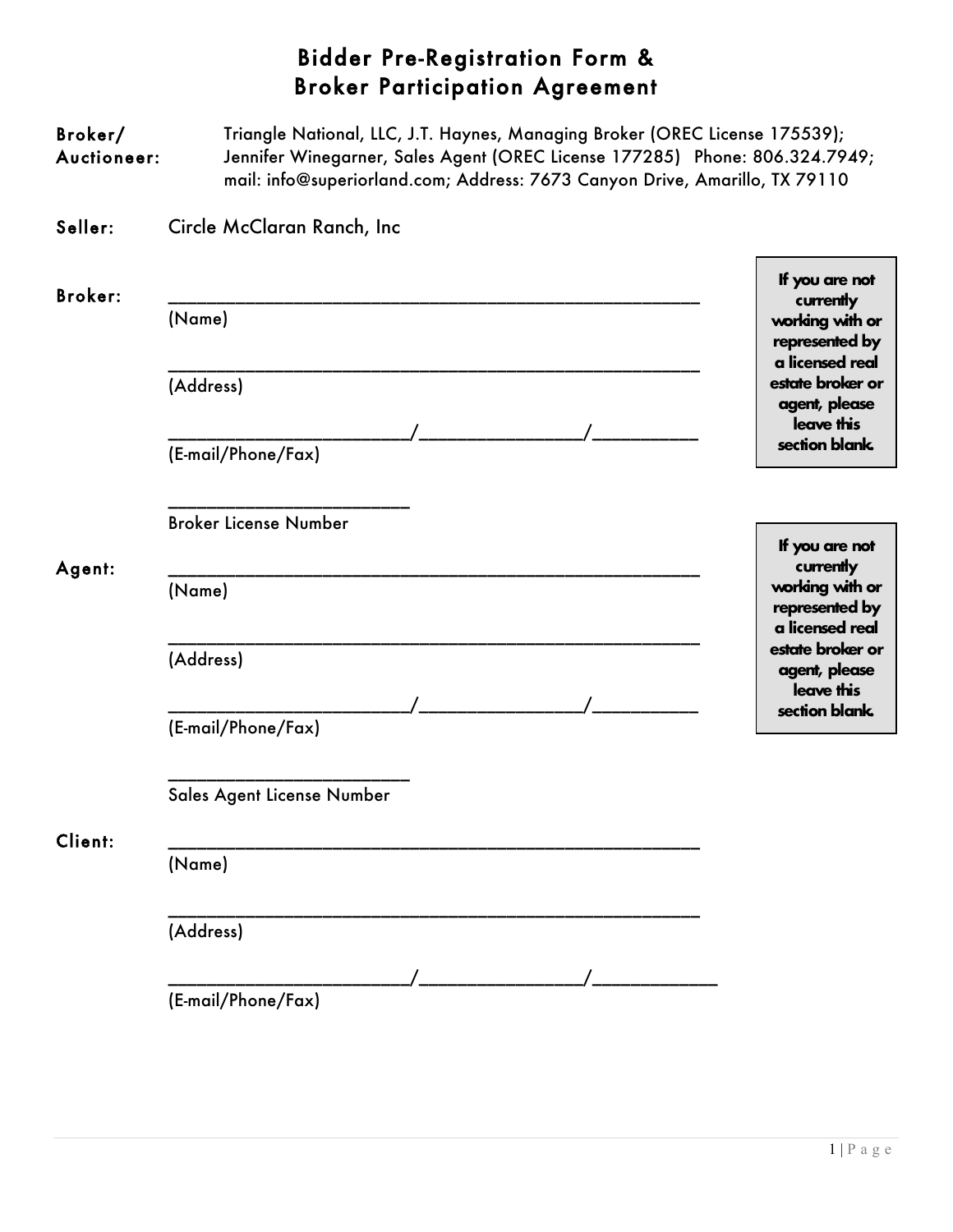The above Broker hereby wishes to register the above Client as a potential Purchaser of the following Auction being conducted by Triangle National, LLC in cooperation with Cross Timbers Land on the following property:

\_\_\_\_\_\_\_\_\_\_\_\_\_\_\_\_\_\_\_\_\_\_\_\_\_\_\_\_\_\_\_\_\_\_\_\_\_\_\_\_\_\_\_\_\_\_\_\_\_\_\_\_\_\_\_\_\_\_\_\_\_\_\_\_\_\_\_\_\_\_\_\_\_\_\_\_\_\_\_

The surface estate of the Circle McClaran Ranch property being 1,233± acres in Osage County, Oklahoma, which will be offered for sale in a multi-parcel public auction in 4 tracts on Wednesday, November 14, 2018. Including all or part of:

> Legal: 81.21 Acres in Section 19, Township 29N, Range 10E Legal: 508.18 Acres in Section 30, Township 29N, Range 10E Legal: 570.96 Acres in Section 31, Township 29N, Range 10E Legal: 72.5 Acres in Section 32, Township 29N, Range 10E

\_\_\_\_\_\_\_\_\_\_\_\_\_\_\_\_\_\_\_\_\_\_\_\_\_\_\_\_\_\_\_\_\_\_\_\_\_\_\_\_\_\_\_\_\_\_\_\_\_\_\_\_\_\_\_\_\_\_\_\_\_\_\_\_\_\_\_\_\_\_\_\_\_\_\_\_\_\_\_.

## ("Property")

Unless Client has been in direct contact with a representative of Triangle National, LLC, regarding this Auction or is on Auctioneer's direct contact list (either by email or fax), Triangle National, LLC hereby agrees to pay to the registering Broker on the following terms and conditions. Triangle National, LLC will pay out of its commission up to twenty percent (20.00%) of the Net Commission received at closing to Broker/Agent of a duly registered client under the terms of this agreement. "Net Commission" is the total of all sums paid to Auctioneer less:

A. all expenses incurred by Auctioneer, including, without limitation, advertising, photography, preparation and production of auction brochures, signage, mailings, postage, telemarketing, room rental and refreshments for the inspection dates and the auction day, the preparation and duplication bidders packets, and other related information;

B. all sums paid by Auctioneer for auctioneering services, including, without limitation, the commission paid to Auctioneer; and

C. any sums that Auctioneer pays to any broker who has the Property under contract for sale at the time of execution of this Contract.

Broker understands that to qualify for this commission, a registration form must be received by Triangle National, LLC on or before 5 p.m. prior to the day of the Auction and that the Broker or Agent must attend the Auction with the Client. Under no circumstances will Broker registration be allowed on the day of the auction. Client must also fully complete and execute a Bidder Registration Card the day of the Auction at least fifteen minutes prior to commencement of the Auction. There can be no exceptions to these terms and conditions, and no oral registrations will be accepted.

It is also understood and agreed that the Broker shall furnish the appropriate AGENCY DISCLOSURE FORM, prior to commencement of Auction. Broker shall hold harmless and indemnify Triangle National, LLC, as agents for the Seller, and the Seller from any and all claims, cost or expenses, including reasonable attorney fees, which may arise out of any actions, inactions, and/or representations made by Broker in connection with the sale of this property.